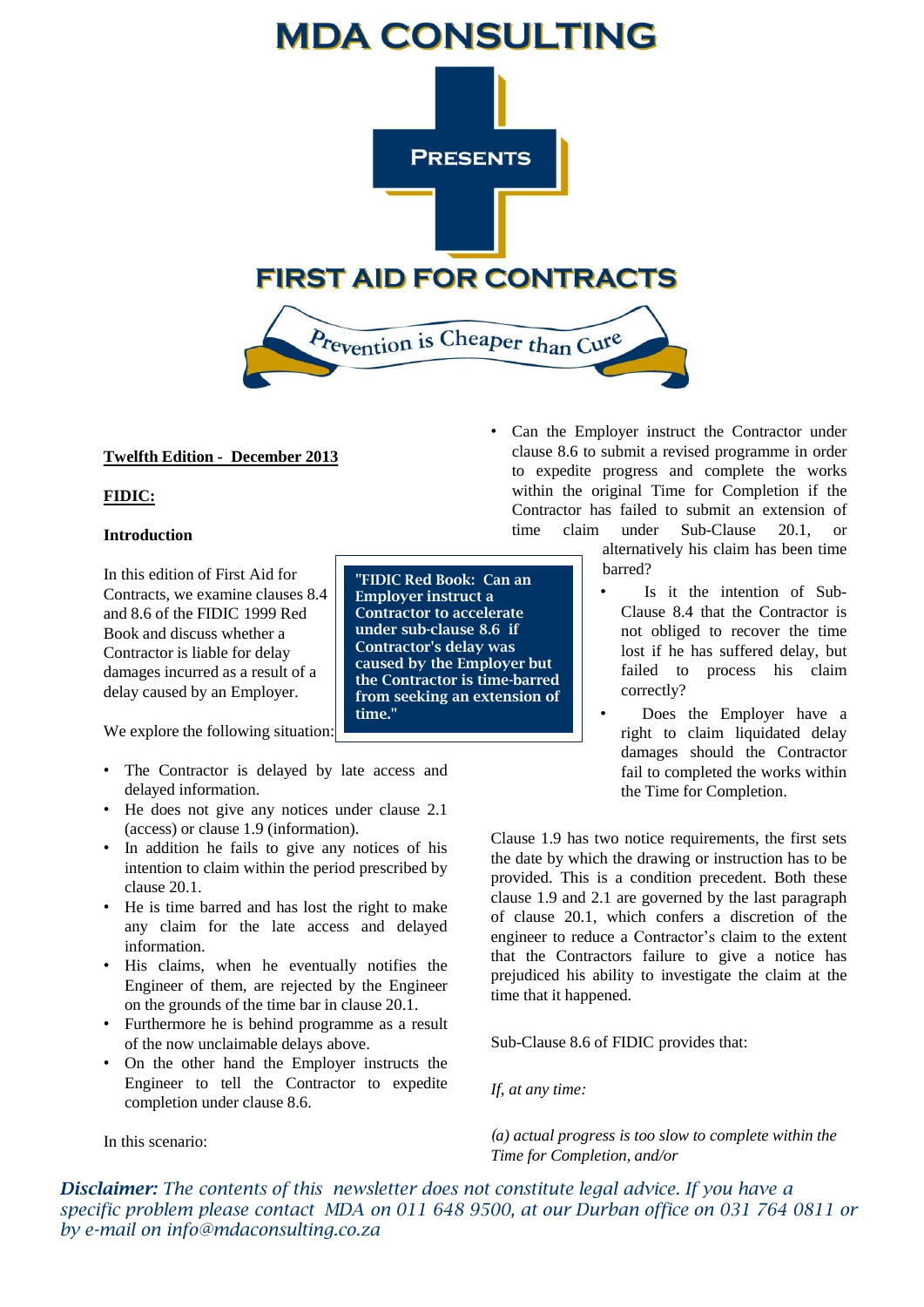*(b) progress has fallen (or will fall) behind the current programme under Sub-Clause 8.3 [Programme],*

other than as a result of a cause listed in Sub-Clause 8.4 [Extension of Time for Completion], then the Engineer *may instruct the Contractor to submit, under Sub-Clause 8.3 [Programme], a revised programme and supporting* report describing the revised methods which the Contractor proposes to adopt in order to expedite progress and *complete within the Time for Completion.*

#### [Our emphasis]

The purpose of this Sub-Clause is to enable the Engineer to instruct the Contractor to accelerate its works at its own cost to ensure the project is completed on time. However, the highlighted wording appears to remove the right of the Engineer to instruct the Contractor to "accelerate" if the reasons for the delay in reaching the Time for Completion are due to a cause listed in Sub-Clause 8.4.

Notably, the Sub-Clause is not attached to the successful prosecution of a claim in terms of Sub-Clause 20.1, but rather the simple existence of the fact of a delay contemplated by Sub-Clause 8.4.

However, if the Contractor fails to complete the Works within the agreed time for completion then it will be in breach of contract<sup>1</sup>. Sub-Clause 8.4 provides the set of events out of which the time for completion can be extended if claimed in terms of Sub-Clause 20.1; therefore these certain clearly defined circumstances will assist the Contractor only if the Contractor takes certain steps to give notice of its considered entitlement. *2*

If the Contractor does not follow the steps under Sub-Clause 20.1 within the prescribed time limits, it will lose the right to an extension of time, notwithstanding that it may have suffered a delaying event under Sub-Cause 8.4.

However, despite this failure the Engineer still cannot instruct the Contractor to furnish a revised programme to accelerate.

The effect is that, although the Engineer cannot force the Contractor to accelerate, should the Contractor not in fact accelerate, which costs will be for his own account, the Contractor could face incurring delay damages, even though the initial delay is due to the Employer's actions or at the Employer's risk.

If the Contractor loses the right to extension of time for the Employer's breach of contract because the Contractor failed to provide effective notice, it could be argued that the Employer is not entitled to deduct delay damages for the delay caused by the breach as set out in the in the Australian case of Gaymark Investments Pty Ltd v Walter Construction Group<sup>3</sup>. In this case the court held that delay damages were irrecoverable when the Contractor had failed to serve a notice for an extension of time due to delays incurred as a result of the Employer's actions because the completion date could not be identified since time had become "at large". 4

However, it is suggested that Gaymark case will not be followed in English law. In the Scots case of City Inn Ltd v Shepard Construction Ltd<sup>5</sup> the court held that the Employer was entitled to deduct delay damages for the

 $\_$  ,  $\_$  ,  $\_$  ,  $\_$  ,  $\_$  ,  $\_$  ,  $\_$  ,  $\_$  ,  $\_$  ,  $\_$  ,  $\_$  ,  $\_$  ,  $\_$  ,  $\_$  ,  $\_$  ,  $\_$  ,  $\_$  ,  $\_$  ,  $\_$  ,  $\_$  ,  $\_$  ,  $\_$  ,  $\_$  ,  $\_$  ,  $\_$  ,  $\_$  ,  $\_$  ,  $\_$  ,  $\_$  ,  $\_$  ,  $\_$  ,  $\_$  ,  $\_$  ,  $\_$  ,  $\_$  ,  $\_$  ,  $\_$  ,

5 2002 SLT 781, [2001] SCLR 961

*Disclaimer: The contents of this newsletter does not constitute legal advice. If you have a specific problem please contact MDA on 011 648 9500, at our Durban office on 031 764 0811 or by e-mail on info@mdaconsulting.co.za* 

<sup>1</sup>Glover J & Hughes S "*Understanding the FIDIC Red Book: A Clause by Clause Commentary"* pg 190 *2 Ibid*

<sup>3</sup> (2000) 16 BCL 449 Supreme Ct NT

<sup>4</sup> In the case of Gaymark, the contract provided for liquidated damages at \$6, 500 per week if the building was completed beyond the completion date. Gaymark was partially responsible for the delays that caused Walter to construct the works after the completion date. The court found that the delay constituted "acts of prevention" by Gaymark with the result that there was no date for practical completion and Concrete Constructions was then obliged to complete within a reasonable time.